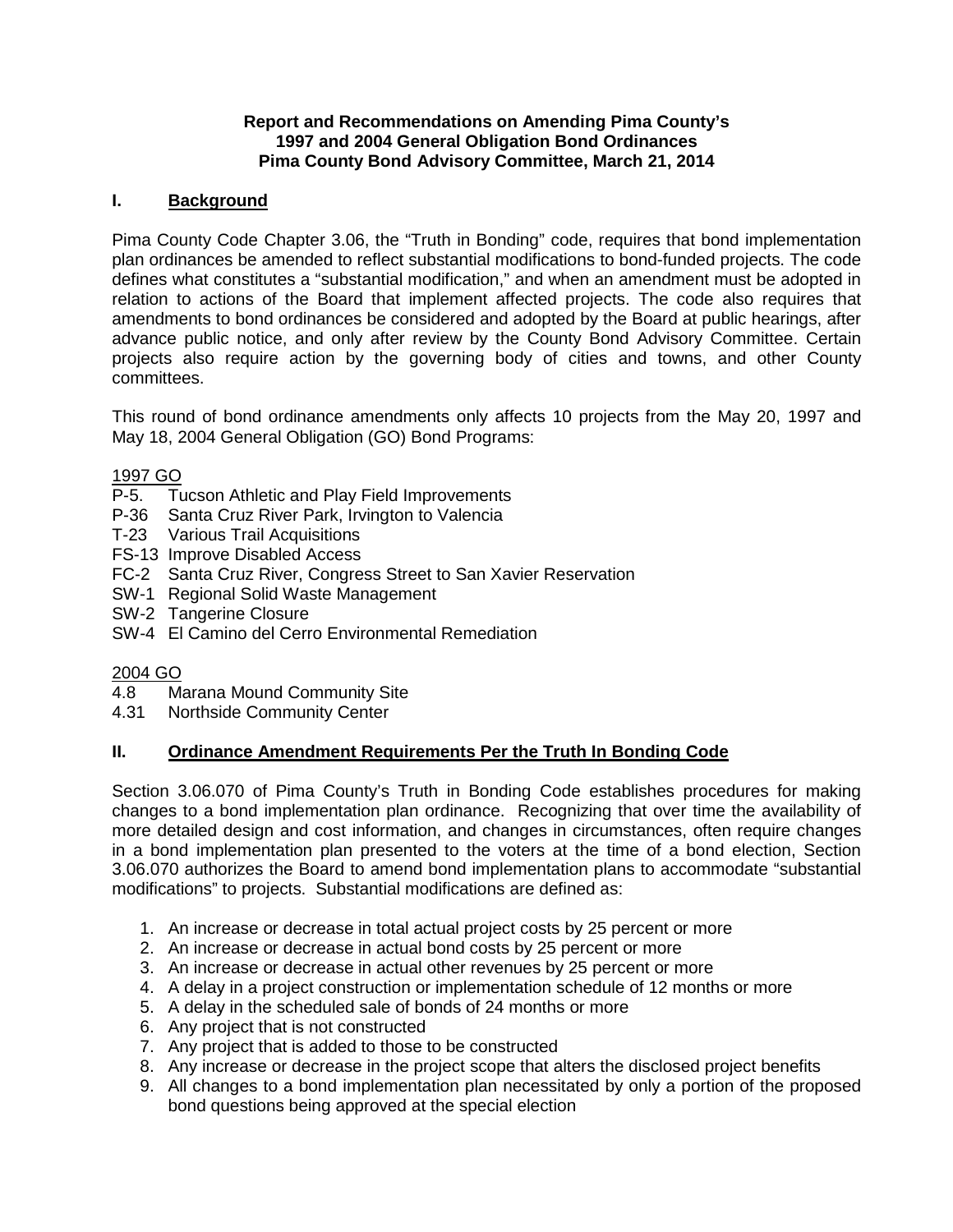**Staff Report and Recommendations on Amending Bond Ordinances County Bond Advisory Committee, March 21, 2014** Page 2

The required timing of an amendment varies based on whether the amendment impacts only funding, or other aspects of a project. Pursuant to the Code, the Board of Supervisors can authorize a substantial modification to the funding for a project on a de facto basis by awarding or amending a contract for the project that reflects that change in funding, while at the same time acknowledging that the action will require a future conforming amendment to the bond ordinance. In this situation, the amendment takes place after the Board takes action by awarding a contract. The reason for this is that amendments should not be based on cost estimates, and prior to the awarding of contracts or approval of purchase agreements, cost estimates may vary. For all other types of substantial modifications, an amendment of the bond ordinance is necessary before the modification is implemented.

The County Bond Advisory Committee is tasked with reviewing and making recommendations to the Board of Supervisors regarding all proposed bond ordinance amendments. One project, the Northside Community Center, was originally a City of Tucson requested project. Per the 2004 Bond Ordinance Mayor and Council approved the amendment after a public hearing on June 18, 2013.

# **III. Recommended Amendments Relative to the 2004 General Obligation Bond Program**

The 1997 and 2004 ordinances are attached to this report, with language that is being deleted shown in the "strike-out format" (example), while new language that is being added to the ordinance is underlined (example). All changes are highlighted as well. In this format, the ordinance only contains those projects that are being amended, and does not reproduce the entirety of the ordinance.

A brief description of the recommended ordinance amendments impact on each project is presented below.

### **1997 GO**

### **P-5. Tucson Athletic and Play Field Improvements**

There is \$330,000 of bond authorization remaining in this project. This amendment would expand the project scope to enable remaining funds to be spent on improvements to Manzanita Pool located along Irvington just west of Mission, and possible access improvements to connect neighborhoods along the Santa Cruz River to The Loop. The amendment would also add an implementation period to allow for the completion of these projects, and recognize \$943,434 in other funding that was spent on previously completed projects.

### **P-36 Santa Cruz River Park, Irvington to Valencia**

This amendment would extend the implementation period through Fiscal Year 2014/15. This project is currently under design and construction is scheduled to begin in October 2014.

### **T-23 Various Trail Acquisitions**

This amendment would extend the implementation period through Fiscal Year 2014/15 and recognize \$57,551 in other funding received from Arizona State Parks a number of years ago.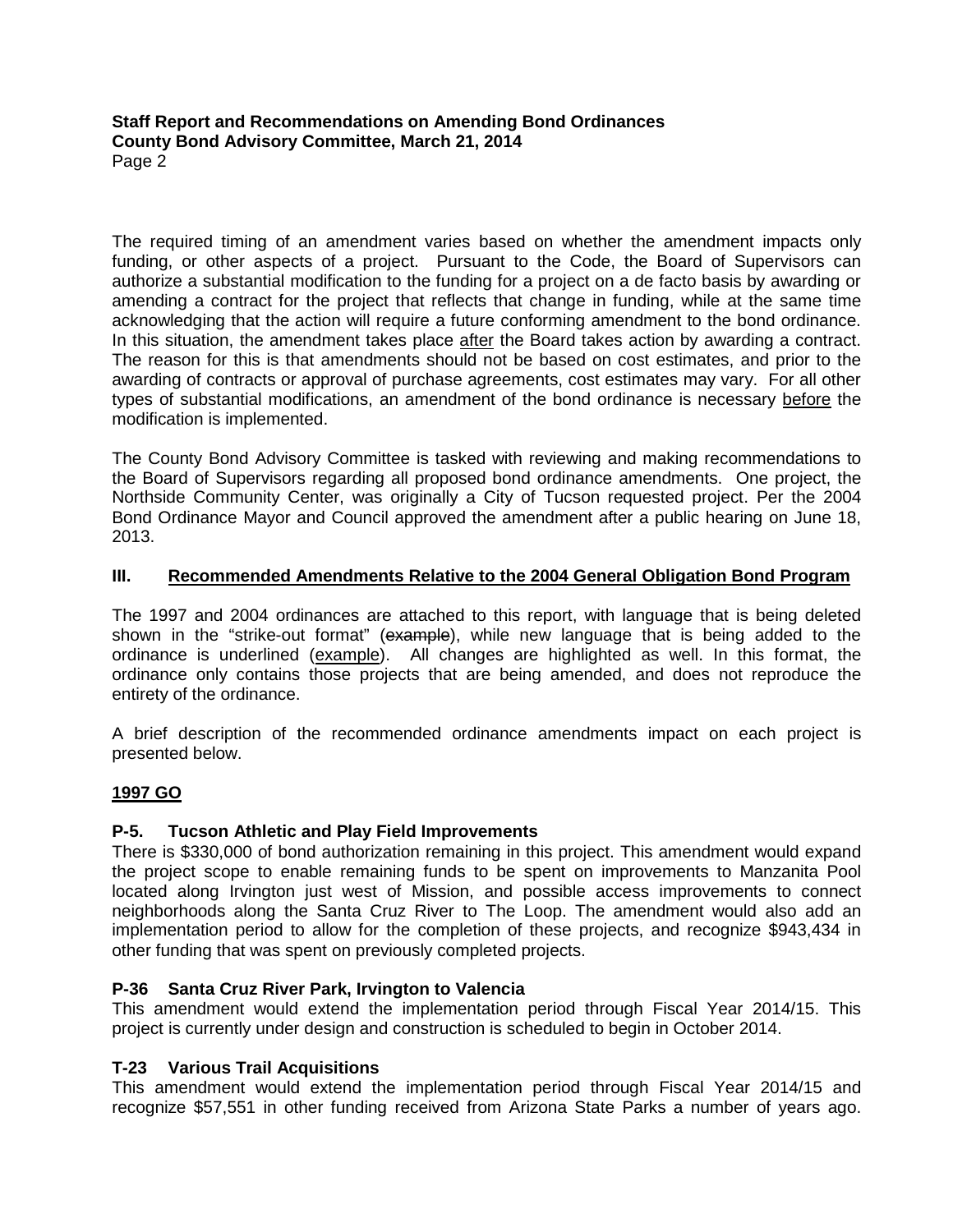#### **Staff Report and Recommendations on Amending Bond Ordinances County Bond Advisory Committee, March 21, 2014** Page 3

\$63,158 in bond authorization for this project remains and will be spent on construction of a canopy under the rail road that crosses the Arizona Trail along Cienega Creek, as required by Union Pacific in case materials were to fall of trains; and the Arizona Trail crossing across Marsh Station Road adjacent to the Cienega Creek. Both projects are scheduled to be completed this fiscal year, but this amendment would provide an additional year just in case it is needed.

# **FS-13 Improve Disabled Access**

This amendment would extend the implementation period through Fiscal Year 2014/15 and recognize \$17,204 of other funding that was spent on previously competed projects. \$87,252 in bond authorization remains for this project. It is anticipated that Pima County's Facilities Management will spend the remaining funds by the end of fiscal year 2013/14. However, this amendment would provide an additional year just in case it is needed.

# **FC-2 Santa Cruz River, Congress Street to San Xavier Reservation**

This amendment would extend the implementation period to Fiscal Year 2014/15 and recognize \$1,522,375 of Pima County Regional Flood Control District funding that was previously spent on the project. The project is currently under construction.

# **SW-1 Regional Solid Waste Management**

# **SW-4 El Camino del Cerro Environmental Remediation**

The amendment would transfer the remaining bond authorization for SW-1 Regional Solid Waste Management, \$1,110,557, to SW-4 El Camino del Cerro Environmental Remediation, and would add an implementation period to SW-4 El Camino del Cerro Environmental Remediation to provide more time to complete the project. Pilot testing of groundwater treatment system is ongoing. The landfill has been appropriately covered and further operation of the gas control systems is not anticipated. These additional bond funds are needed to continue pilot groundwater testing and any additional future remediation tasks. The amendment would also recognize \$99,900 in insurance claim revenue that was spent on SW-1.

### **SW-2 Tangerine Closure**

The amendment would add an implementation period to provide more time to complete this project. The Tangerine Landfill is no longer accepting waste but has some remaining capacity for disposal of future County waste as necessary. The landfill will require official closure and these funds will be used for that purpose. None of the \$3 million in bond authorization have been spent. Additional funds will likely be needed. The County is evaluating the availability of cover material and developing scenarios for final closure.

### **2004 GO**

### **4.8 Marana Mound Community Site**

This amendment would transfer the remaining \$17,004 in this project to 4.04 Fort Lowell Acquisition and San Pedro Chapel, which is currently under construction and scheduled for completion in June 2014. The majority of the Marana Mound Community Archaeological Site is on State Trust land and the Arizona State Land Department has been unwilling to put the property up for auction.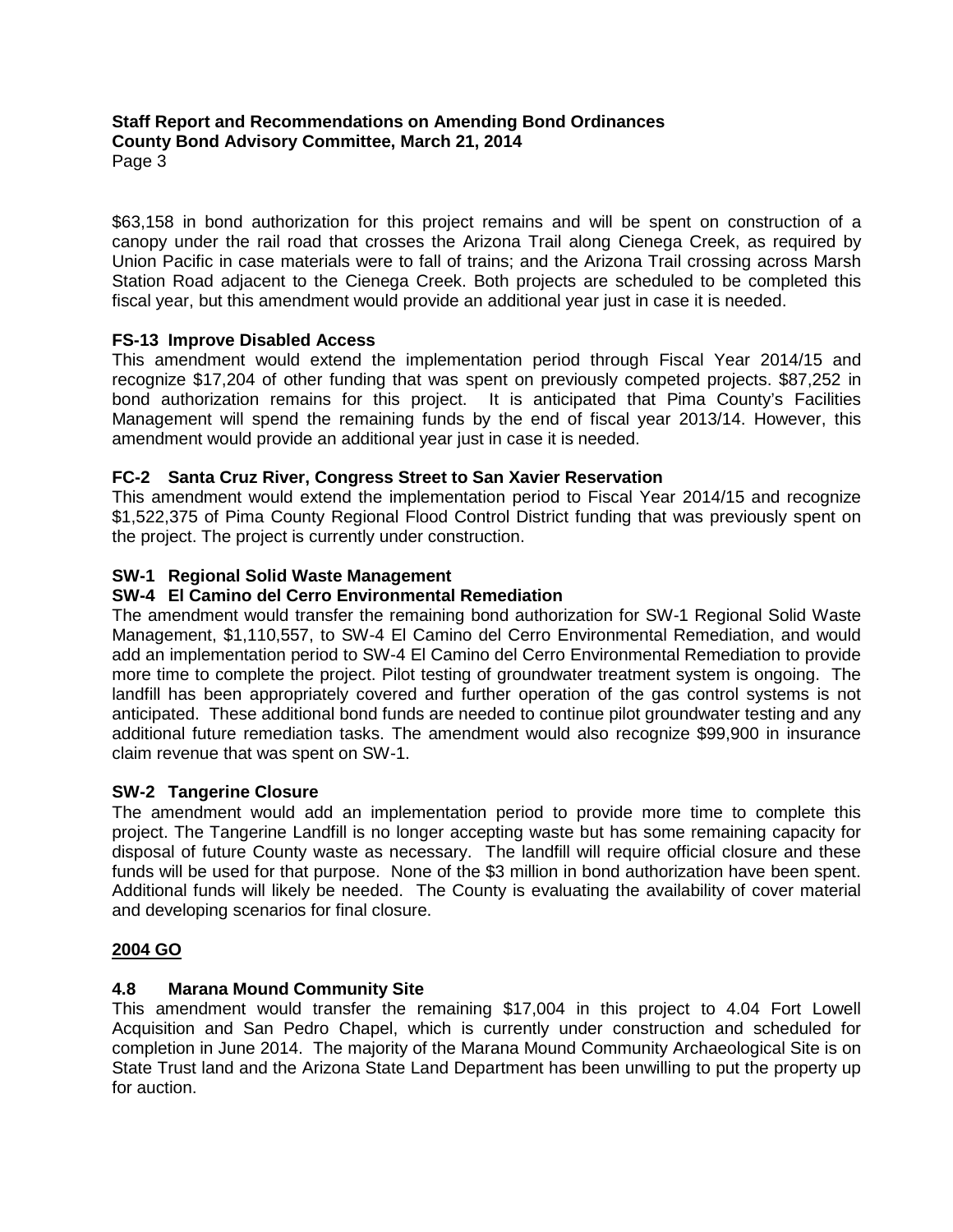**Staff Report and Recommendations on Amending Bond Ordinances County Bond Advisory Committee, March 21, 2014** Page 4

### **4.31 Northside Community Center**

This ordinance amendment would change the scope of this project from design and construction of a community center, to design and construction of soccer fields and associated facilities at Rillito Regional Park, in conjunction with the County's current and future efforts to expand the number of soccer fields at Rillito. This funding will result in 3 additional soccer fields and construction is scheduled for completion by end of 2015. This was originally a City of Tucson requested project. Per the 2004 Bond Ordinance Mayor and Council approved the amendment after a public hearing on June 18, 2013.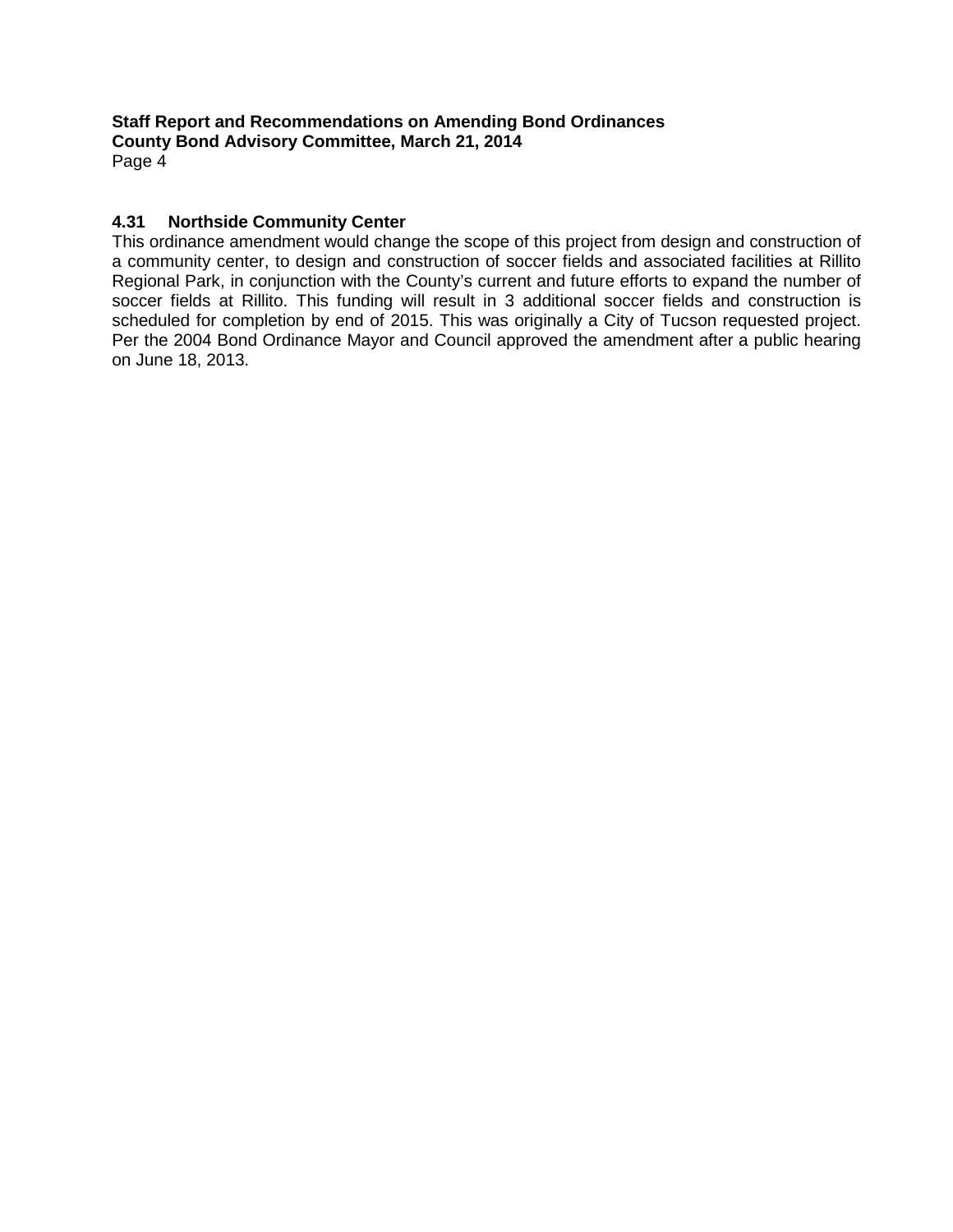# **Table 5**

# **Planned Bond Project/Program Implementation Period**

| Fiscal Year | <b>Implementation Period</b> | <b>Cumulative</b><br><b>Bond Sale</b> |
|-------------|------------------------------|---------------------------------------|
| 1997/98     | 1                            | \$30,000,000                          |
| 1998/99     | 1                            | 60,000,000                            |
| 1999/2000   | 2                            | 90,000,000                            |
| 2000/01     | 2                            | 120,000,000                           |
| 2001/02     | 3                            | 160,000,000                           |
| 2002/03     | 3                            | 205,000,000                           |
| 2003/04     | 4                            | 256,980,000                           |
| 2004/05     | 4                            |                                       |
| 2005/06     | 5                            |                                       |
| 2006/07     | 5                            |                                       |
| 2007/08     | 6                            |                                       |
| 2008/09     | 6                            |                                       |
| 2009/10     | $\overline{7}$               |                                       |
| 2010/11     | 7                            |                                       |
| 2011/12     | 8                            |                                       |
| 2012/13     |                              |                                       |
| 2013/14     | 8<br><mark>9 DI</mark>       |                                       |
| 2014/15     |                              | ↔                                     |

# **A. Question No. 1 - Juvenile Detention and Court Facilities**

| 5) Project                 | P-5 -- Tucson Athletic and Play Field Improvements                                                           |
|----------------------------|--------------------------------------------------------------------------------------------------------------|
| Location:<br>Bond Funding: | Various locations within the City of Tucson and metro area.<br>\$3,000,000                                   |
| Scope:                     | Projects will only be constructed on public property in neighborhoods                                        |
|                            | with high negative stress factors to be defined by using existing census                                     |
|                            | or other reliable databases within the city limits of Tucson. Work will                                      |
|                            | consist of upgraded accommodations for recreational facilities including                                     |
|                            | athletic fields, courts, turf areas, walking/running asphalt paths, and                                      |
|                            | nighttime lighting within a project funding limit of \$150,000.                                              |
| Benefit:                   | More and improved athletic and recreational facilities fields will be<br>available throughout the community. |
| Other Funding:             | \$0-943,434                                                                                                  |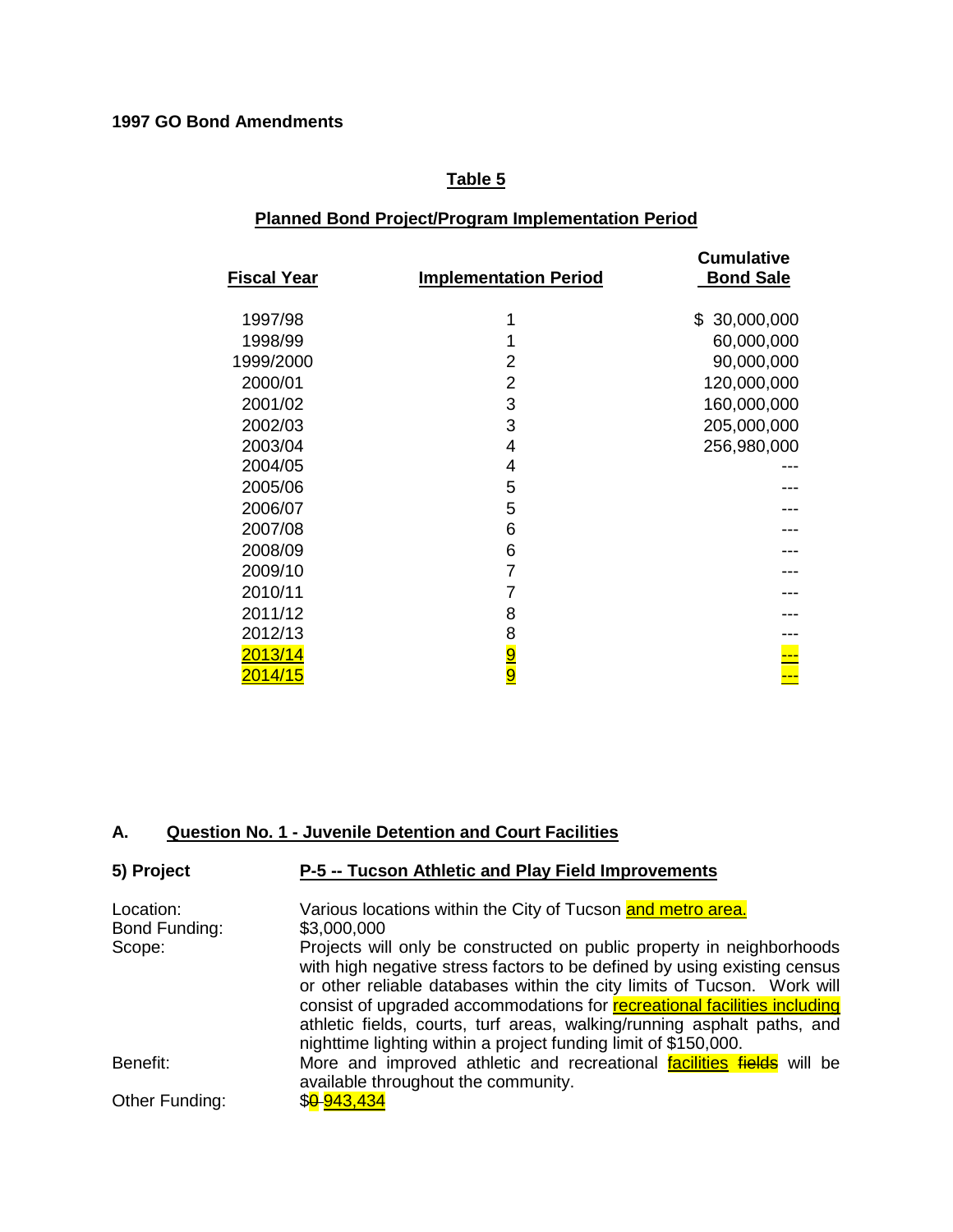Implementation Period: 1, 2, 3, 4, 5, 6, 7, 8, 9 Future Operating & Maintenance Costs: Varies

| 36) Project                                   | P-36 -- Santa Cruz River Park, Irvington to Valencia                                                                                                                                                                        |
|-----------------------------------------------|-----------------------------------------------------------------------------------------------------------------------------------------------------------------------------------------------------------------------------|
| Location:                                     | Santa Cruz River, Drexel to Valencia, Southwest Tucson                                                                                                                                                                      |
| Bond Funding:                                 | \$1,200,000                                                                                                                                                                                                                 |
| Scope:                                        | Work consists of development of a public linear park extension along<br>the Santa Cruz River, from Drexel to Valencia, including bike and<br>walking paths, ramadas, picnic areas, irrigation, landscaping, and<br>parking. |
| Benefits:                                     | Accommodation of the public need for linear park access and<br>facilitation of recreational opportunity.                                                                                                                    |
| Other Funding:                                | \$0                                                                                                                                                                                                                         |
| Implementation Period: 2, 3, 4, 5, 6, 7, 8, 9 |                                                                                                                                                                                                                             |
|                                               |                                                                                                                                                                                                                             |

Future Operating & Maintenance Costs: \$50,000 per mile

#### **D. Question No. 4 - Sonoran Desert Open Space and Historic Preservation**

| 24) Project   | T-23 -- Various Trail Acquisitions                                 |
|---------------|--------------------------------------------------------------------|
| Location:     | Various locations identified below                                 |
| Bond Funding: | \$1,000,000                                                        |
| Scope:        | T - 23A Trail Acquisitions                                         |
|               | Arizona Trail: Acquire 5 miles of trail corridor along Cienega     |
|               | Creek.                                                             |
|               | Agua Caliente Hill North Trail Access: Acquire a 15-foot corridor  |
|               | from the east end of Roger Road to the Coronado National           |
|               | Forest.                                                            |
|               | Wild Burro Wash Trail: Acquire 3.5 miles of trial corridor from    |
|               | CAP to Red Hawk development.                                       |
|               | Shurban Wash Trail: Acquire 2 miles of trail corridor along        |
|               | Shurban Wash.                                                      |
|               | Rincon Creek Greenway Trail: Acquire 1 mile of trail corridor from |
|               | Pantano Wash to Spanish Trail.                                     |
|               | T - 23B Trail/Trailhead Developments                               |

Rincon Creek Trail: Develop 3 miles of a 10-foot multi-use trail along the bank of the Rincon Creek from Spanish Trail east to Camino Loma Alta, install signage and fencing as necessary.

Camino Loma Alta Trail: Construct approximately 2 miles of natural surface trail 4 feet wide within the Camino Loma Alta right-of-way from Old Spanish Trail to the southern boundary of Saguaro National Park.

Spanish Trail Right-of-Way Trail: Construct 3 miles of natural surface trail 4 feet wide from Pima County's Rincon Valley District Park site to Camino Loma Alta within the Old Spanish Trail rightof-way.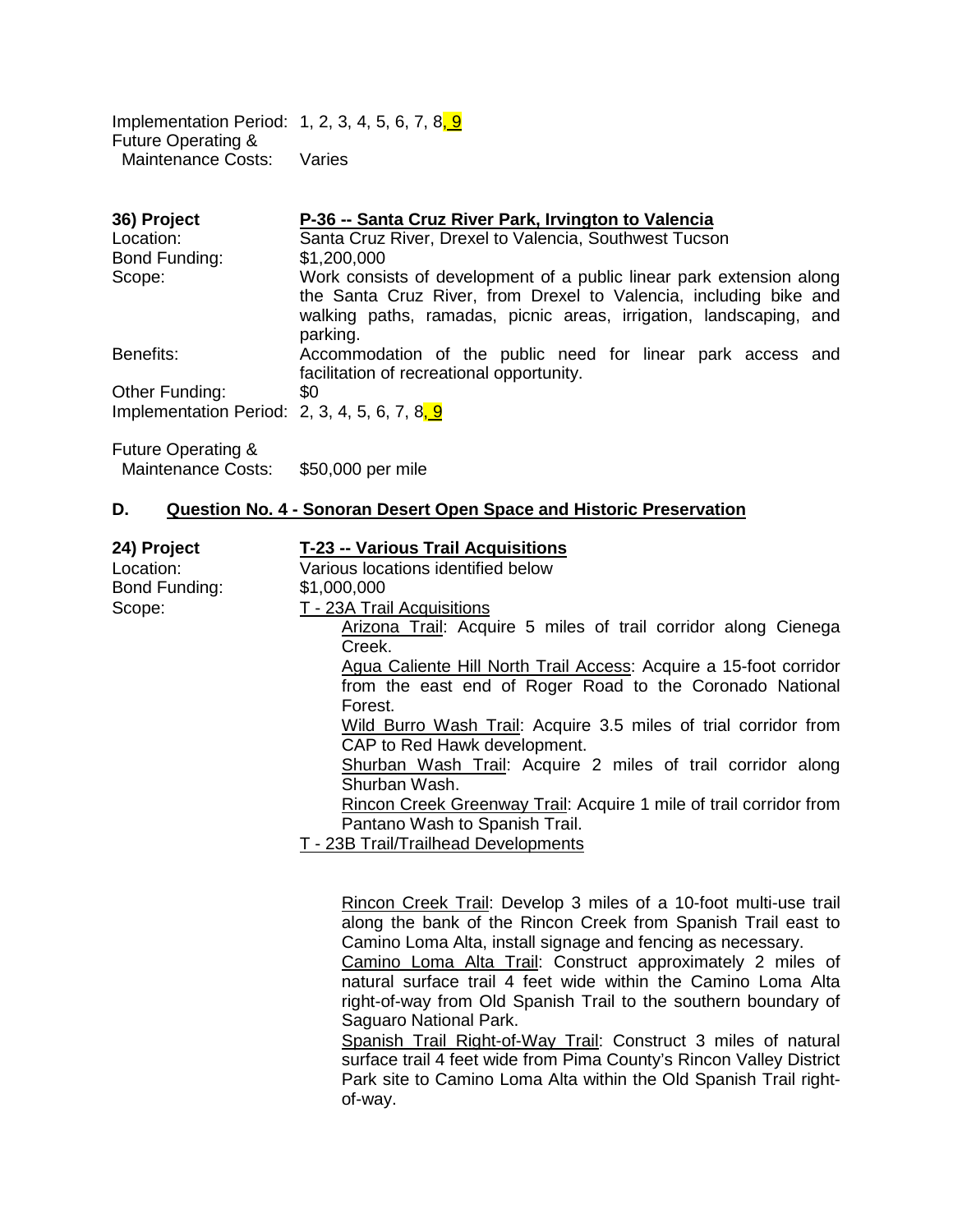Anza National Historical Trail: Construct a segment of the Anza Trail on recently granted trail corridor in the Green Valley area, along with a public staging facility and interpretive signage.

Houghton Road Right-of-Way Trail: Construct approximately 2 miles of natural surface multi-use trail 4 feet wide within the Houghton Road right-of-way between Old Spanish Trail and the Pantano Wash.

Colossal Cave Mountain Park Trail System - Phase I: Plan and construct 2.5 miles of recreational trails.

Central Arizona Project Trail - Phase II: Construct approximately 10 miles of natural surface multi-use trail 8 feet wide within the CAP right-of-way.

Ventana Canyon Trailhead: Acquisition of 5,200 feet of access from Ventana Canyon Parking lot to Coronado National Forest boundary.

Benefit: Projection of natural resource areas and provision of links and access to trail systems throughout the community

Other Funding: \$86-57,551 Implementation Period: 1, 2, 3, 4, 5, 6, 7, 8,  $9$ 

Future Operating & Maintenance Costs: Minimal

#### **E. Question No. 5 - Public Health, Safety, Recreational, and Cultural Facilities**

| 12) Project<br>Location:<br>Bond Funding:                       | FS-13 -- Improve Disabled Access<br><b>Various Pima County Facilities</b><br>\$1,100,000                                                                                                                                                                                                                                                                                                                                                                                                                                                                        |
|-----------------------------------------------------------------|-----------------------------------------------------------------------------------------------------------------------------------------------------------------------------------------------------------------------------------------------------------------------------------------------------------------------------------------------------------------------------------------------------------------------------------------------------------------------------------------------------------------------------------------------------------------|
| Scope:                                                          | Modify various County buildings to correct remaining deficiencies of<br>accessibility to accommodate the public and employees as mandated<br>by the Americans with Disabilities Act. This program will address those<br>areas not previously modified to ADA standards at the following<br>facilities: Downtown Governmental Center, outlying governmental<br>centers, libraries, health clinics, Kino Hospital, Posada del Sol Health<br>Care Center, Sheriff's facilities, additional parks and recreational<br>facilities, and other Pima County facilities. |
| Benefit:                                                        | Completion of the remaining accessibility deficiencies will bring Pima<br>County public buildings into compliance with the federally mandated<br>Americans with Disabilities Act.                                                                                                                                                                                                                                                                                                                                                                               |
| Other Funding:<br>Implementation Period: 2, 3, 4, 5, 6, 7, 8, 9 | \$ <mark>0-</mark> 17,204                                                                                                                                                                                                                                                                                                                                                                                                                                                                                                                                       |
| — <u>— A di</u> n                                               |                                                                                                                                                                                                                                                                                                                                                                                                                                                                                                                                                                 |

Future Operating & Maintenance Costs: Minimal

### **F. Question No. 6 - Flood Control Improvements**

| 2) Project                 | FC-2 -- Santa Cruz River, Congress Street to San Xavier                    |  |
|----------------------------|----------------------------------------------------------------------------|--|
|                            | <b>Reservation</b>                                                         |  |
| Location:<br>Bond Funding: | Santa Cruz River, Congress Street to San Xavier Reservation<br>\$4,188,483 |  |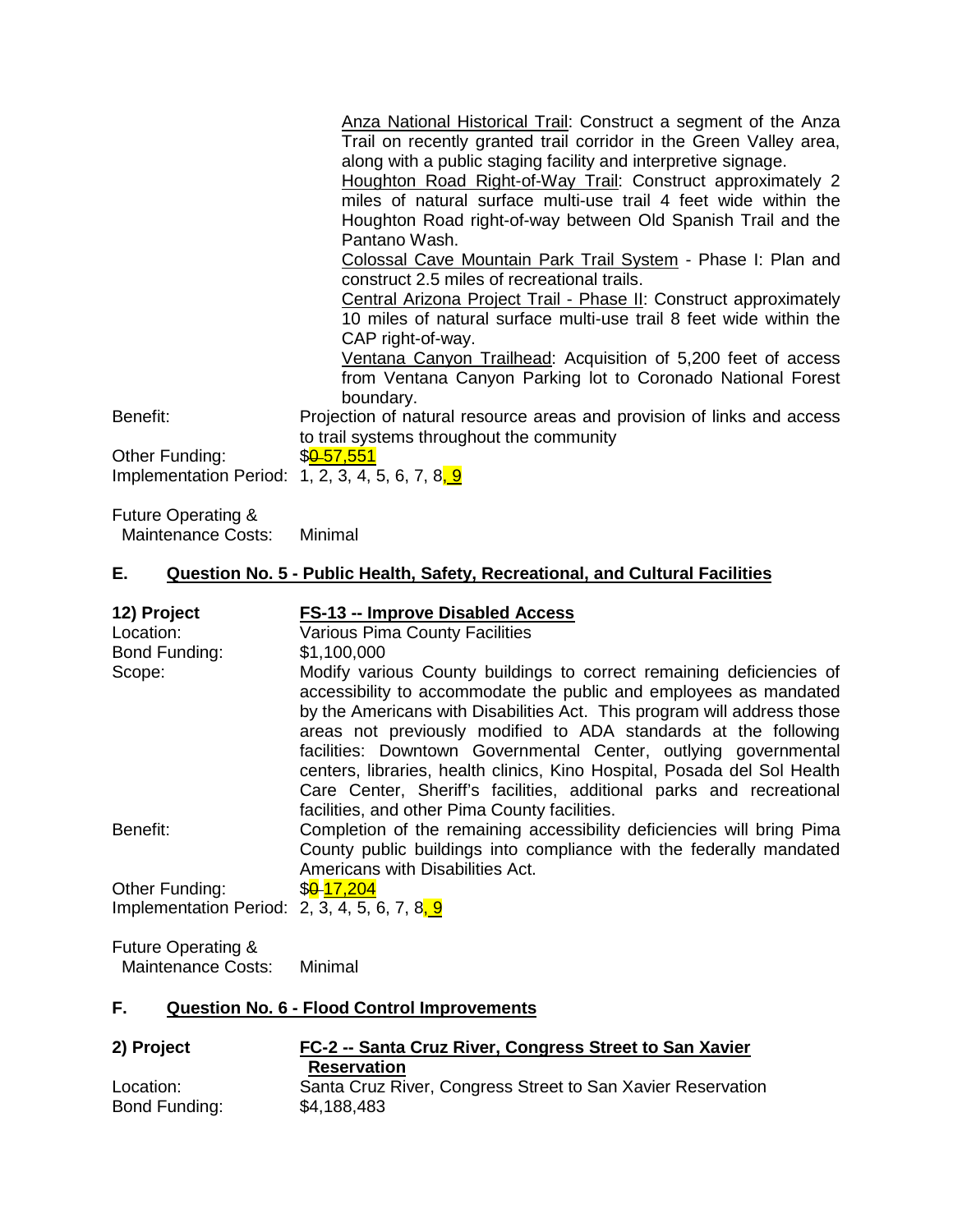| Scope:                                        | Although the Santa Cruz River 100-year flow is contained within the<br>existing high banks, the earthen banks are unstable and are highly<br>susceptible to lateral erosion during large flows. Two (2) miles of new<br>soil cement bank stabilization will be constructed along both banks,<br>which will tie into existing bank stabilization at the upstream and<br>downstream ends.                                                         |
|-----------------------------------------------|-------------------------------------------------------------------------------------------------------------------------------------------------------------------------------------------------------------------------------------------------------------------------------------------------------------------------------------------------------------------------------------------------------------------------------------------------|
|                                               | This project has been included as a portion of the Army Corps of<br>Engineers, Pima County and City of Tucson's Paseo De Las Igelasis<br>project, which includes flood hazard mitigation and riverine eco system<br>restoration. The Paseo De Las Igelasis project will promote flood<br>control, and in addition cultural resource preservation, recharge Central<br>Arizona Project water, and associated recreational river park facilities. |
| Benefit:                                      | Areas to be protected from bank erosion include the Midvale Park<br>residential and commercial subdivision along the west bank; Calle<br>Santa Cruz along the east bank; and commercial development nodes<br>at Irvington and Drexel Roads. Working with the Army Corps of<br>Engineers will provide additional amenities and funding for the project.                                                                                          |
| Other Funding:                                | <b>Army Corps of Engineers Federal funding \$1,522,375 (Flood Control</b><br>Tax Levy)                                                                                                                                                                                                                                                                                                                                                          |
| Implementation Period: 2, 3, 4, 5, 6, 7, 8, 9 |                                                                                                                                                                                                                                                                                                                                                                                                                                                 |

Future Operating & Maintenance Costs: Minimal

# **G. Question No. 7 - Solid Waste Improvements**

| 1) Project                                                                                  | <b>SW-1 - Regional Solid Waste Management</b>                                                                                                                                                                                                                                                                                                                                          |
|---------------------------------------------------------------------------------------------|----------------------------------------------------------------------------------------------------------------------------------------------------------------------------------------------------------------------------------------------------------------------------------------------------------------------------------------------------------------------------------------|
| Location:                                                                                   | Location to be determined                                                                                                                                                                                                                                                                                                                                                              |
| Bond Funding:                                                                               | \$2,000,000-889,443                                                                                                                                                                                                                                                                                                                                                                    |
| Scope:                                                                                      | The County is evaluating alternatives to meeting community needs for<br>regional solid waste management.                                                                                                                                                                                                                                                                               |
| Benefit:                                                                                    | Pursuant to state mandates, Pima County will continue to provide<br>waste disposal services after closure of Tangerine Landfill. The County<br>itself, however, will not implement and operate a new regional landfill.<br>Instead, the County has initiated a process to evaluate the use of<br>private waste management companies to provide long-term waste<br>management services. |
| Other Funding:<br>Implementation Period: To be determined.<br><b>Future Operating &amp;</b> | \$0.99,900 (AZ Property & Casualty Funding)                                                                                                                                                                                                                                                                                                                                            |
| <b>Maintenance Costs:</b>                                                                   | Equipment and personnel from the closed Tangerine Landfill will<br>transfer to other County solid waste management facilities and<br>departments.                                                                                                                                                                                                                                      |
| 2) Project<br>Location:<br>Bond Funding:                                                    | <b>SW-2 -- Tangerine Closure</b><br>Tangerine Road, One mile west of I-10<br>\$3,000,000                                                                                                                                                                                                                                                                                               |
| Scope:                                                                                      | In accordance with State permit conditions, following facility operational<br>closure, construct a landfill final cover system, revegetate the final<br>cover surface, and possibly install a landfill gas collection and control<br>system.                                                                                                                                           |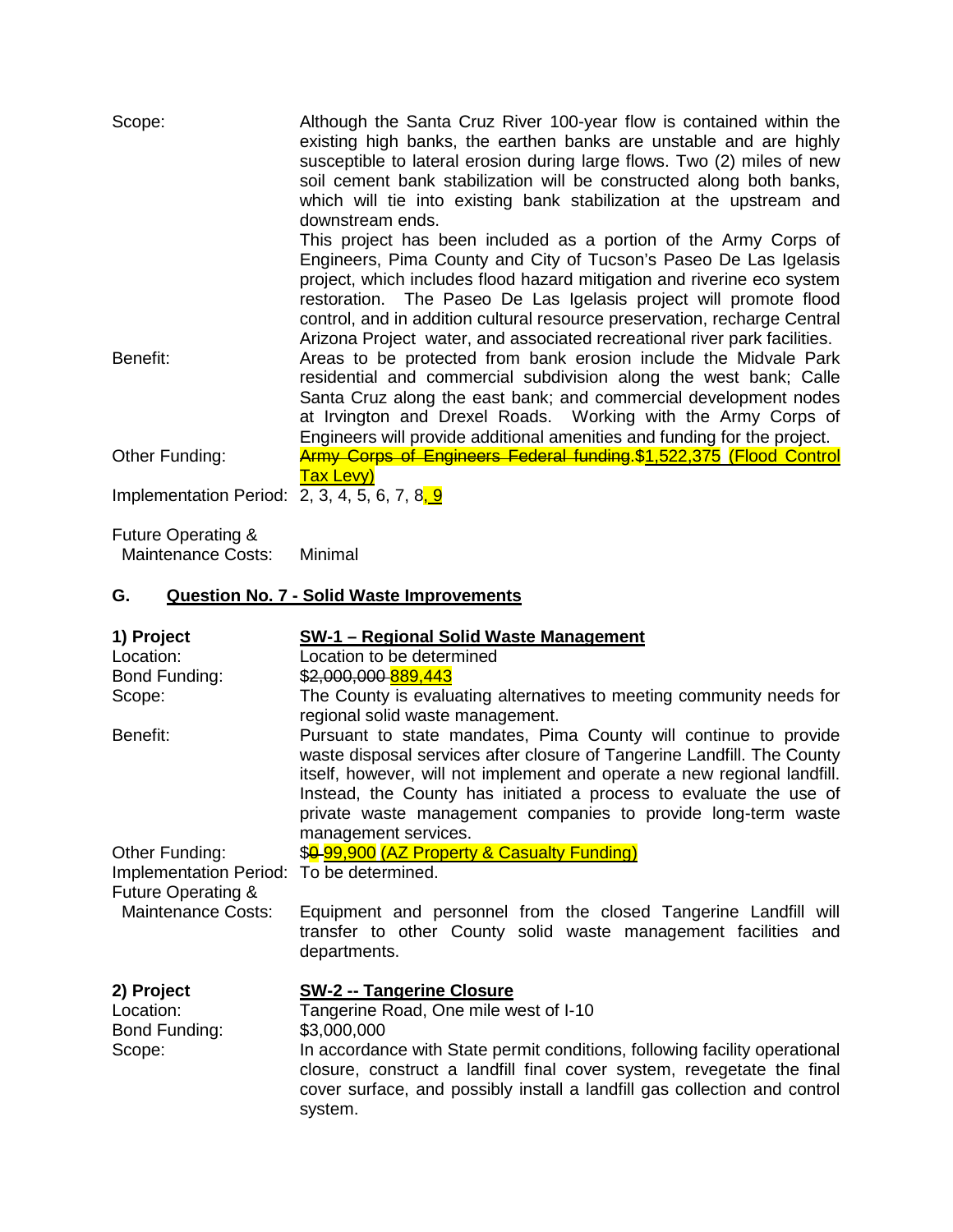| Benefit:                               | Provide for long-term protection of the public and the environment. |
|----------------------------------------|---------------------------------------------------------------------|
| Other Funding:                         |                                                                     |
| Implementation Period: $5, 6, 7, 8, 9$ |                                                                     |

Future Operating &<br>Maintenance Costs: Maintenance Costs: Pursuant to state permit requirements, Pima County is responsible for long-term post-closure maintenance of this solid waste facility.

| 4) Project<br>Location:<br>Bond Funding:<br>Scope:                 | <b>SW-4 -- El Camino del Cerro Environmental Remediation</b><br>Santa Cruz River, El Camino del Cerro and I-10<br>\$ <del>3,500,000</del> 4,610,557<br>Groundwater Operable Unit (211047):                                                                                                                                                                                                                      |
|--------------------------------------------------------------------|-----------------------------------------------------------------------------------------------------------------------------------------------------------------------------------------------------------------------------------------------------------------------------------------------------------------------------------------------------------------------------------------------------------------|
|                                                                    | In response to regulatory obligations, design, permit, and construct a<br>groundwater remediation system that collects and treats contaminated<br>groundwater in the County project response area, and a related<br>groundwater compliance monitoring system.                                                                                                                                                   |
|                                                                    | Landfill Operable Unit (2ECDCR):<br>In response to regulatory obligations, design, permit, and construct the<br>remaining portion of the landfill final cover system, the landfill perimeter<br>stormwater management system, and a landfill gas extraction system.<br>Operate the landfill gas control system and the soil vapor extraction<br>system as needed for source control of potential gas migration. |
| Benefits:                                                          | Reduced environmental contamination potential to groundwater and<br>increased integrity of the landfill final cover and stormwater<br>management systems.                                                                                                                                                                                                                                                       |
| Other Funding:<br>Implementation Period: 1, 2, 3, 4, 5, 6, 7, 8, 9 | \$450,765                                                                                                                                                                                                                                                                                                                                                                                                       |
| <b>Future Operating &amp;</b><br><b>Maintenance Costs:</b>         | Long-term operation of a groundwater treatment system will require<br>funding for both operation and maintenance. Similarly, if extended<br>concretion of the two evicting landfill gas control systems is werronted                                                                                                                                                                                            |

operation of the two existing landfill gas control systems is warranted, this will require funding for both operation and maintenance.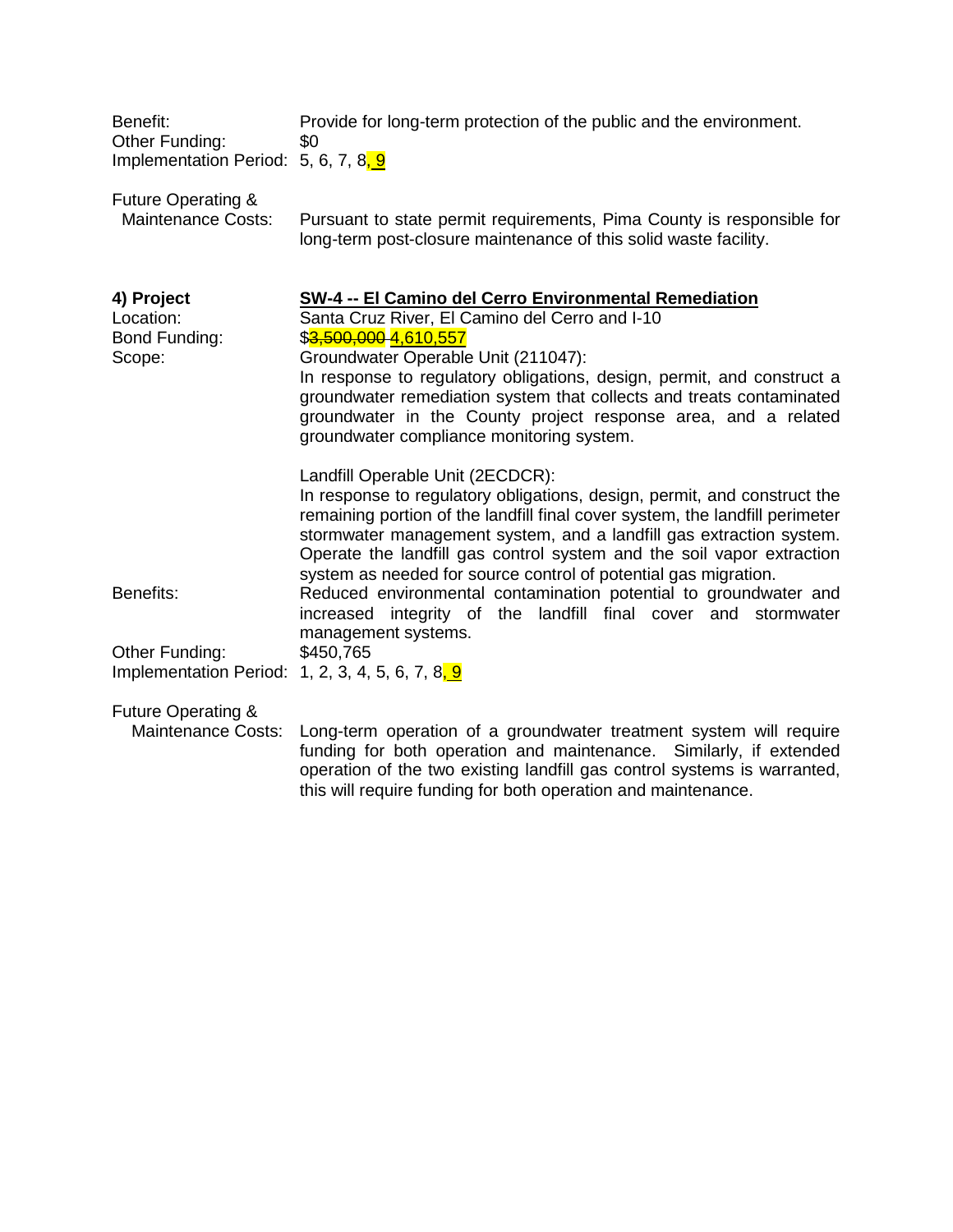# **2004 GO Bond Amendments**

# D. Question No. 4 - Parks and Recreational Facilities

#### **4.8 Marana Mound Community Site**

**Location:** The portion of the Marana Mound Community located largely west of the CAP Canal and east of Interstate 10.

**Scope:** Purchase of prehistoric archaeological sites, most notably the Marana Platform Mound site that is the major site within the Marana Mound community, all of which is threatened by development.

**Benefits**: This project will preserve and protect extremely significant Hohokam archaeological sites from impending development. The Marana Mound Community consists of several large Hohokam village sites dating from AD 1150 to1300, a late period of Hohokam occupation and land use, that covers more than 50 square miles. This community represents the height of population and organizational complexity in the area. Sites in the Marana Mound Community have a wide functional range: a platform mound ceremonial and residential center, walled adobe residential compounds, hillside terrace sites, and a variety of agricultural fields and features that include extensive rock pile fields used for agave production and a six mile long canal from Los Morteros. This acquisition is focused on the platform mound ceremonial center, which is located primarily on State Trust lands and partly on private lands in an area of rapid urban growth. The State lands are designated for commercial development. This project will benefit all residents of Pima County and visitors. The project was retired and the remaining funds were moved to CR4.04 Fort Lowell Acquisition and San Pedro Chapel.

**Costs:** \$50,000 32,996

**Bond Funding:** \$50,000 32,996

**Other Funding:** None identified at this time

**Project Duration:** Planning at 12 to 18 months and Land acquisition at 27 to 36 months.

**Implementation Period:** 1, 2, 3, 4, 5

**Project Management:** Pima County Cultural Resources and Historic Preservation Office and Pima County Natural Resources, Parks and Recreation through an intergovernmental agreement with the Town of Marana.

**Future Operating and Maintenance Costs:** None